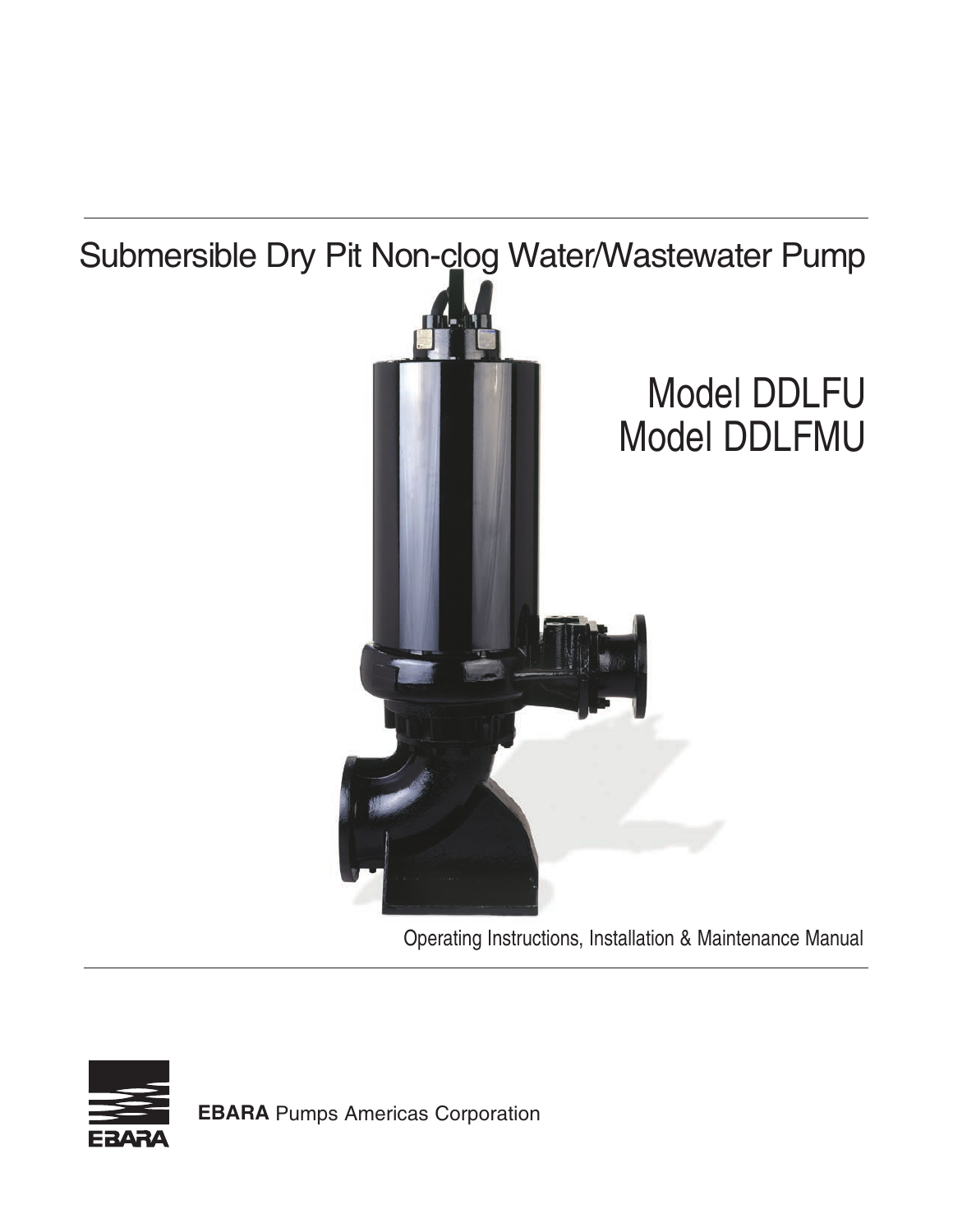# **Contents**

| <b>Section</b>                |  |
|-------------------------------|--|
|                               |  |
|                               |  |
| Specifications<br>Pump Checks |  |
|                               |  |
|                               |  |
|                               |  |
|                               |  |
|                               |  |
|                               |  |

# **Safety Information and Introduction**



Before handling this pump, always disconnect the power first. Do not use sparkable electrical devices or flames in a septic (gaseous) or possible septic sump.

**WARNING** 

Do not work under heavy suspended object unless there is a positive support under it to stop its fall in event of sling or hoist failure. Disregard of this warning could result in personal injury.

This pump should only be serviced by qualified or factory trained personnel.

A

# **A** CAUTION

This instruction manual includes necessary items for installation, operation and maintenance. Read this manual carefully to ensure correct installation, operation and maintenance.

Be sure to keep this instruction manual on hand for future reference.

Design of this EBARA pump is based on superior engineering and long experience. To prevent trouble and provide satisfactory operation and long life, it is important to understand the EBARA pump thoroughly by careful study of this manual. If any questions arise regarding this manual, please direct them to EBARA PUMPS AMERICAS CORPORATION.

## **Specifications**

#### **A** CAUTION Be careful not to exceed the given specifications in the use of your products.

Check the nameplate for your pump's head (HEAD), discharge volume (CAPACITY), speed (SPEED), motor voltage and current. Other specifications are noted in the chart below.

| Item                       |             | <b>Specifications</b>                          |  |  |
|----------------------------|-------------|------------------------------------------------|--|--|
|                            | Type        | Sewage, waste water, miscellaneous drain water |  |  |
| Liquid handled             | Temperature | 32 - 104° F                                    |  |  |
|                            | Casing      | Cast iron                                      |  |  |
| <b>Materials</b>           | Impeller    | Cast iron                                      |  |  |
|                            | Shaft       | 403 Stainless Steel                            |  |  |
| Motor type                 |             | Air filled watertight motor                    |  |  |
| Shaft seal lubrication oil |             | Turbine No. 32 ISO VG - 32                     |  |  |
| Maximum water depth        |             | 65 ft                                          |  |  |
| Installation               |             | Floor mounted                                  |  |  |

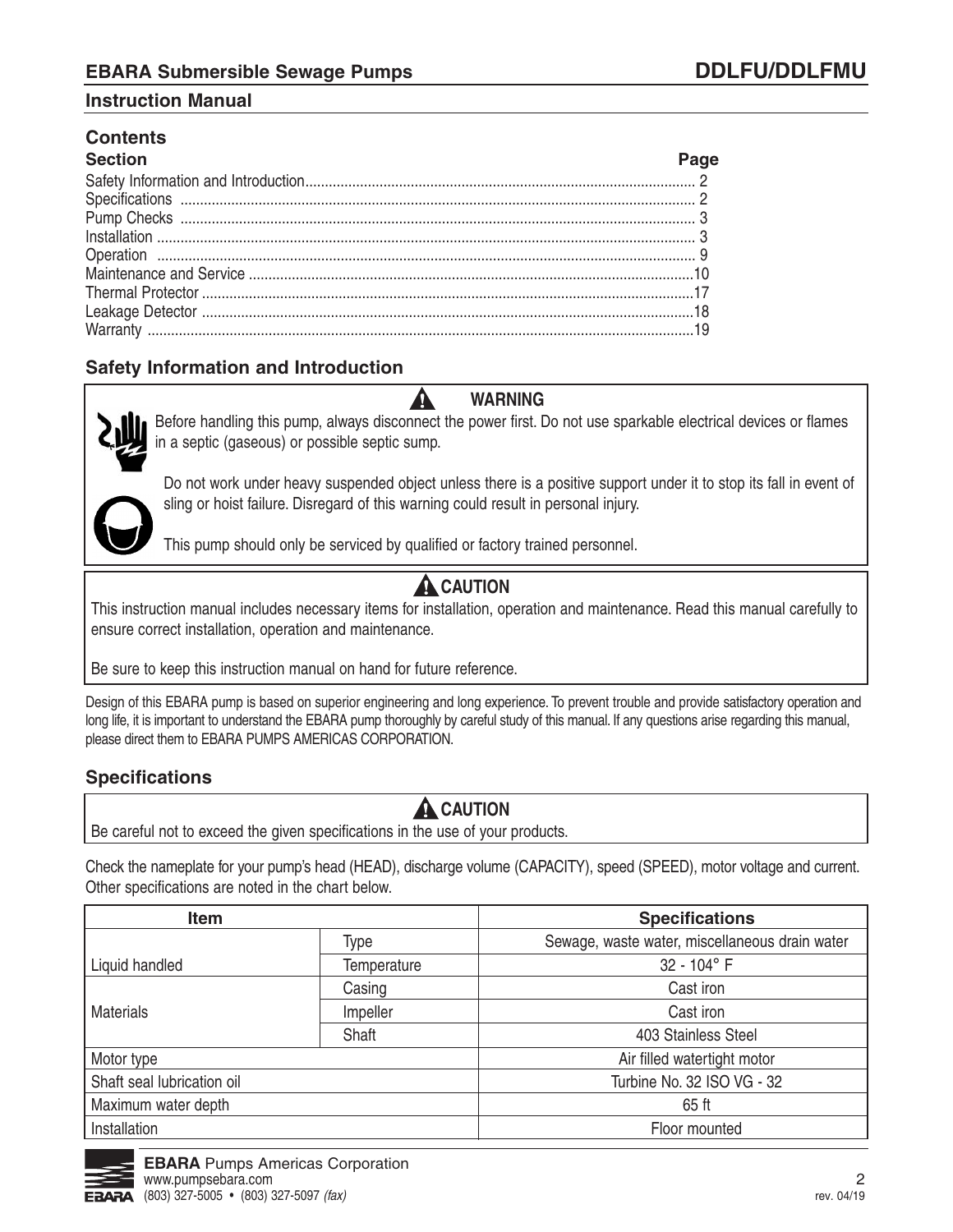## **Pump Checks**

- **1. Check the following points upon receipt of your pump:**
- (1) Check the name plate to confirm that it is the pump ordered.
- (2) Ensure that the pump voltage is the same as the power at your location.
- (3) Check oil level at oil plug.
- (4) Check that all plugs and fastening bolts are properly tightened.
- (5) Check that the pump has not been damaged and the cable glands and cables are in satisfactory condition.
- (6) Check accessories and spare parts against the packing list.
- (7) Check that the impeller turns smoothly by hand.

### **2. Precautions when operation is suspended:**

(1) If operation is to be suspended for 30 days with the pump immersed in water, measure the insulation resistance of the motor.

 If resistance is over 1 mega ohm, operate pump to prevent rust from developing on moving parts. Follow the instructions under OPERATION when pump operation is to be resumed.

(2) For dry storage, clean out pump and store in a dry place. Follow the instructions under INSTALLATION and OPERATION when pump operation is to be resumed.

### **Installation**

**1. Check the following before beginning installation:** 



# **A** WARNING

Before insulation resistance measurement, always disconnect the power first.

All electrical work should be performed by a qualified electrician and all national and local electrical codes must be observed.

# **A**CAUTION

When measuring the insulation resistance with meggar for motor windings do not test overload protection.

MINIATURE THERMAL PROTECTION (MTP) AND LEAKAGE DETECTOR (LD) ARE USED FOR MOTOR PROTECTION. MTP AND LD CABLES MUST BE INSTALLED IN CONTROL CIRCUIT.

Insulation resistance measurement:

(1) For three phase motor:

 Excluding the power supply connections, use a meggar to measure the insulation resistance between the ground wire and each phase of the motor.

# **A** CAUTION

Measure the insulation resistance. The value should be more than 1 mega ohm. While making the measurement, keep the power supply cable off the ground.

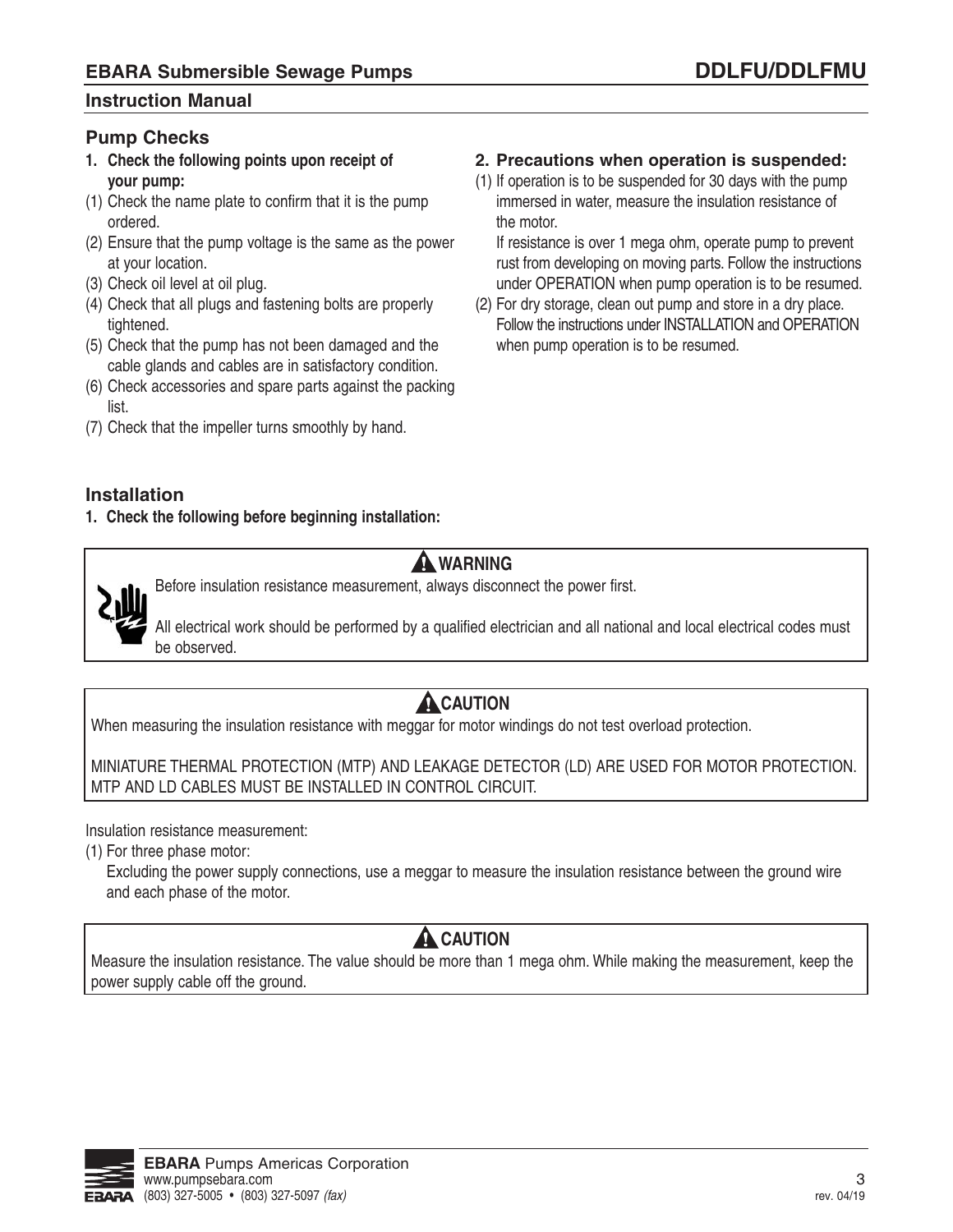# **Installation**

**2. Pump Installation** 

# **A** WARNING



When lifting the pump, use appropriate crane (or hoist) and lift system, check position and tightness of lift system so that weight of the pump is not UNBALANCED.

Failure to observe this precaution can result in serious accidents.

Handle the cables very carefully. If they are bent or pulled excessively, the cable and the moulded seal may be damaged, resulting in insulation failure. Also, care is needed to protect cable ends against water intrusion.

# **A** CAUTION

Before installation check rotation. Correct rotation is clockwise when viewed from top of motor. Read ELECTRICAL WIRING.

- 1. Clean the installation area.
- 2. Under no circumstances should the cable be pulled while the pump is being transported or installed. Attach a chain or rope to the grip and install the pump.
- 3. This pump must not be installed on its side. Ensure that it is installed upright on a secure base.
- 4. Install piping so that air will not be entrapped. If piping must be installed in such a way that air pockets are unavoidable, install an air release valve wherever such air pockets are most likely to develop.
- 5. Do no operate the pump for a long time with the water level near the minimum operating level as the automatic cut-off switch incorporated inside the motor will be activated. To avoid dry operation, install an automatic operating system, as shown in Fig. 1 and maintain a safe operating water level.



Fig. 1

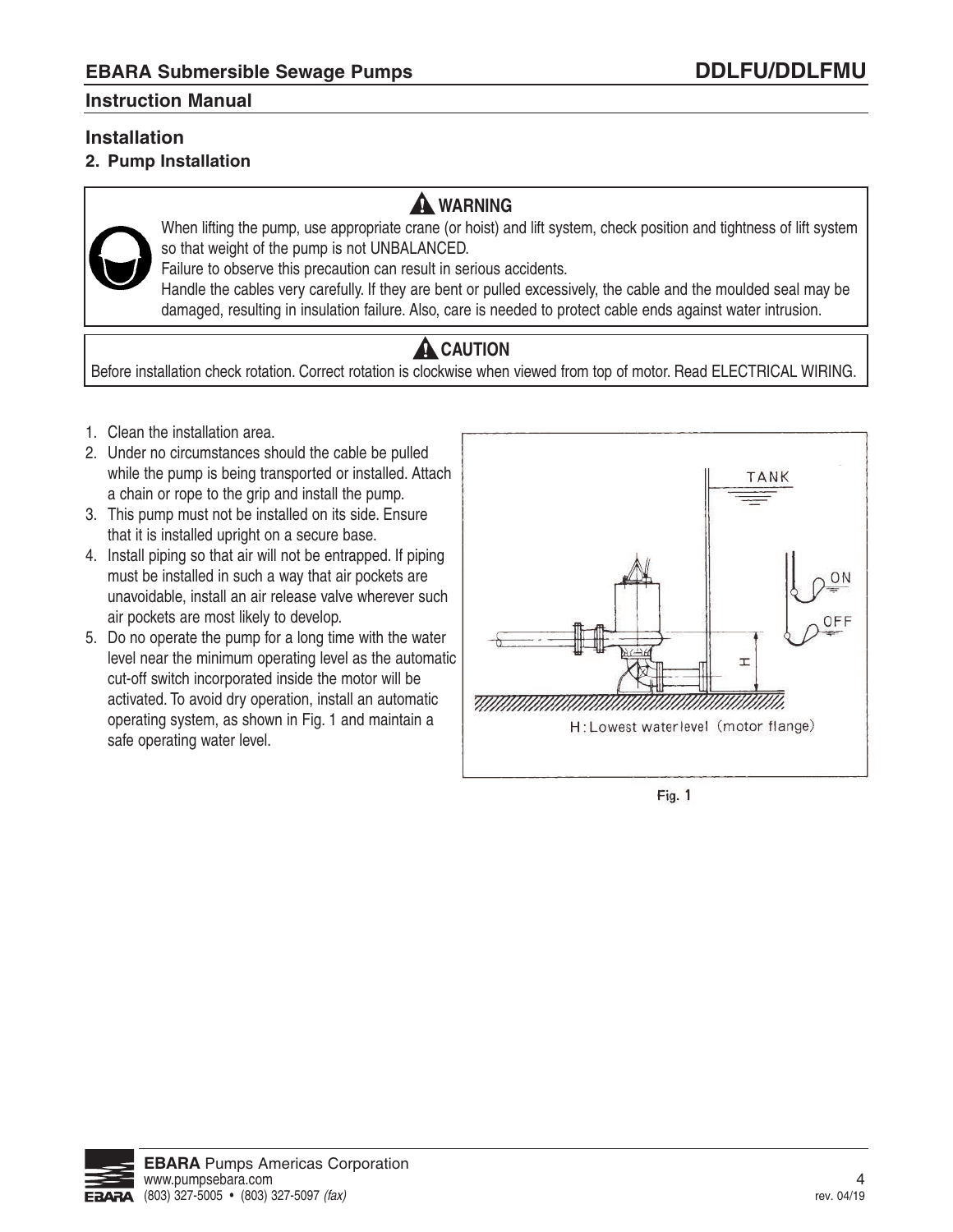# **Installation**

**3. Electrical Wiring:** 



# **A** WARNING

Check that the power is locked off and disconnected before working on pump. All electrical work should be performed by a qualified electrician and all national and local electrical codes must be observed.

(1) Wiring

- a) Wire as indicated for the appropriate start system as shown in Fig. 2.
- b) Loose connections will stop the pump. Make sure all electrical connections are secure.

## **Output 15 to 30HP**



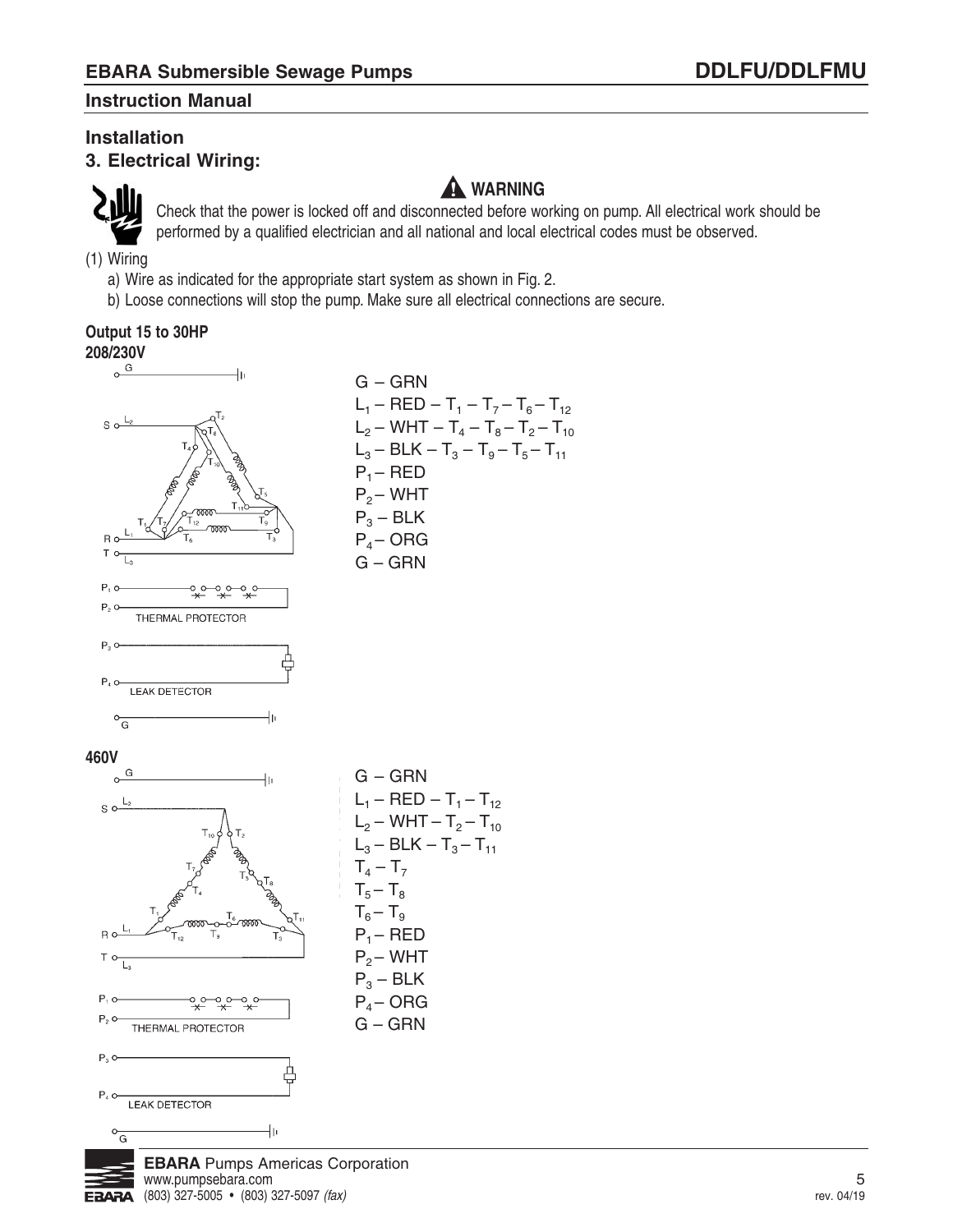# **Installation – Electrical Wiring**

**Output 40 to 60HP** 



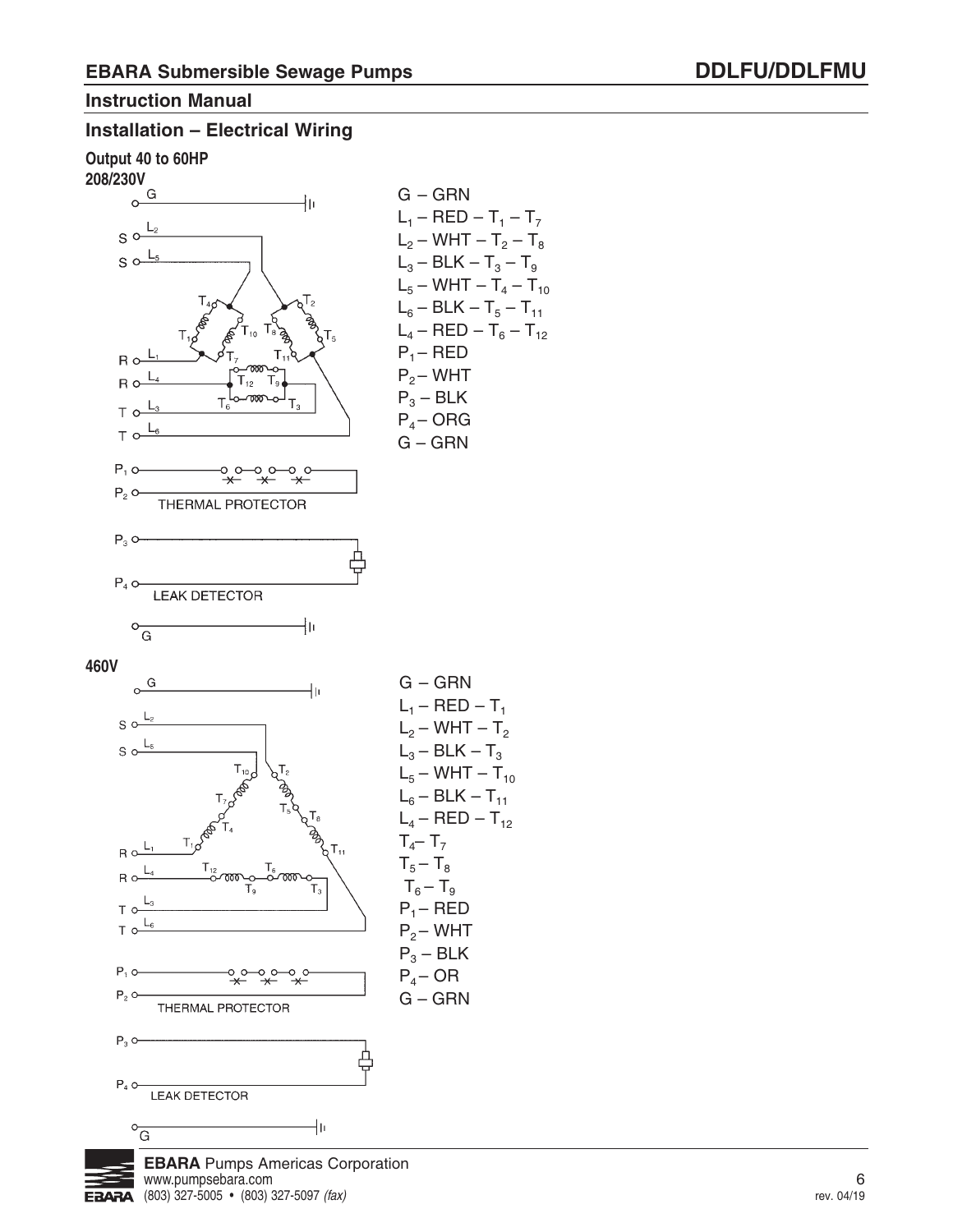## **Installation**

(2) Cable

- a) Never let the end of the cable contact water
- b) If the cable is extended, do not immerse the splice in water.
- c) Install the cable so that it will not overheat. Overheating is caused by coiling the cable and exposing it to direct sunlight.
- (3) Grounding

 As shown in Fig. 3 ground the green wire (label E). Under no circumstances should the green wire be connected to the power supply.

(4) Use short circuit breakers to prevent danger of electrical shock.





# **Operation**

### **1. Before starting the pump:**

(1) After completing installation, measure the insulation resistance again as described in INSTALLATION.

(2) Check water level.

 If the pump is operated continuously for an extended period of time in a dry condition or at the lowest water level, the thermal protector will be activated.

 Constant repetition of this action will shorten pump service life. Do not start the pump again in such a situation until after the motor has completely cooled.

### **2. Test Operation:**

# **A** CAUTION

Check rotation. Correct rotation is clockwise when viewed from top of motor. Pump should be started with gate valve closed, and then the operator should open the valve gradually.

### (1) Model DDLFU

- a) Turn the operating switch on and off a couple of times to check for normal pump start.
- b) Check the direction of rotation. If discharge volume is low or unusual sounds are heard when the pump is operating, rotation has been reversed. When this happens, reverse two of the three wires.
- c) Check amperage, voltage, and head pressure.

# **Maintenance and Service**



# **AWARNING**

Disconnect power cable from power source before servicing unit.

Normal maintenance should be done by qualified personnel.

Check pressure, output, voltage, current, vibration, and other specifications. Unusual readings may indicate a problem requiring immediate service. Contact your local EBARA PUMPS AMERICAS CORPORATION representative as soon as possible.

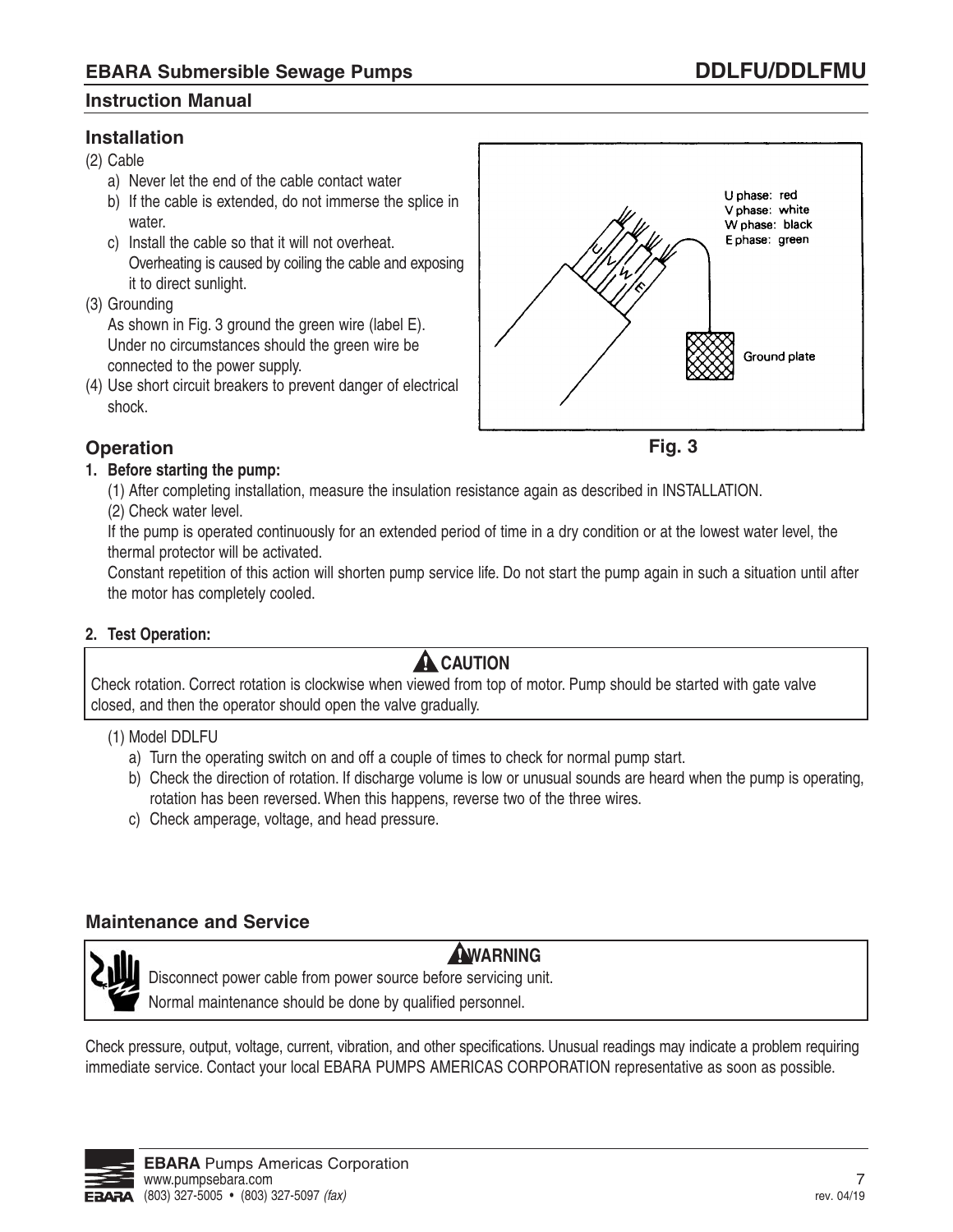### **Maintenance and Service**

#### **1. Daily inspections:**

 (1) Check current and ammeter fluctuation daily. If ammeter fluctuation is great, even though within the limits of pump rating, foreign matter may be clogging the pump. If the quantity of liquid discharged falls suddenly, foreign matter may be blocking the suction inlet.

## **2. Regular inspections:**

(1) Monthly inspections

 Measure the insulation resistance. The value should be more than 1 mega ohm. If resistance starts to fall rapidly even with an initial indication of over 1 mega ohm, this may be an indication of trouble and repair work is required.

(2) Every 6 months

 Check the mechanical seal every six months. If you notice water mixed with the oil or cloudy texture of the oil, these may be indications of a defective mechanical seal requiring replacement. The service life of the mechanical seal can be prolonged by replacing the oil in the mechanical seal chamber once a year. When replacing the oil, lay the pump on its side, with filler plug on top as shown in Fig. 4.





For over 7<sup>1</sup>/<sub>2</sub> HP motors, inject turbine oil No. 32 (ISO VG-32) until it overflows. Be certain to dispose of oil residue properly.

# **Oil Capacities for DDLF/DDLFMU pumps**

| НP | Oil     |
|----|---------|
| 15 | 75 ozs  |
| 20 | 120 ozs |
| 25 | 115 ozs |
| 30 | 120 ozs |
| 40 | 220 ozs |
| 50 | 240 ozs |
| 60 | 240 ozs |

### (3) Preventive maintenance yearly

Conduct an overhaul of the pump annually. These intervals will reduce the possibility of future trouble.

### **3. Parts that will need to be replaced:**

Replace the appropriate part when the following conditions are apparent.

| <b>Replaceable Part</b> | <b>Mechanical Seal</b>                                   | <b>Oil Filter Plug Gasket</b>               | <b>Lubricating oil</b>       | O-ring                         |
|-------------------------|----------------------------------------------------------|---------------------------------------------|------------------------------|--------------------------------|
| Replacement guide       | Whenever oil in<br>mechanical seal<br>chamber is clouded | Whenever oil is<br>replaced or<br>inspected | Whenever clouded<br>or dirty | Whenever pump<br>is overhauled |
| Frequency               | Annually                                                 | Annually                                    | Annually                     | Annually                       |

Above replacement schedule is based on normal operating conditions.

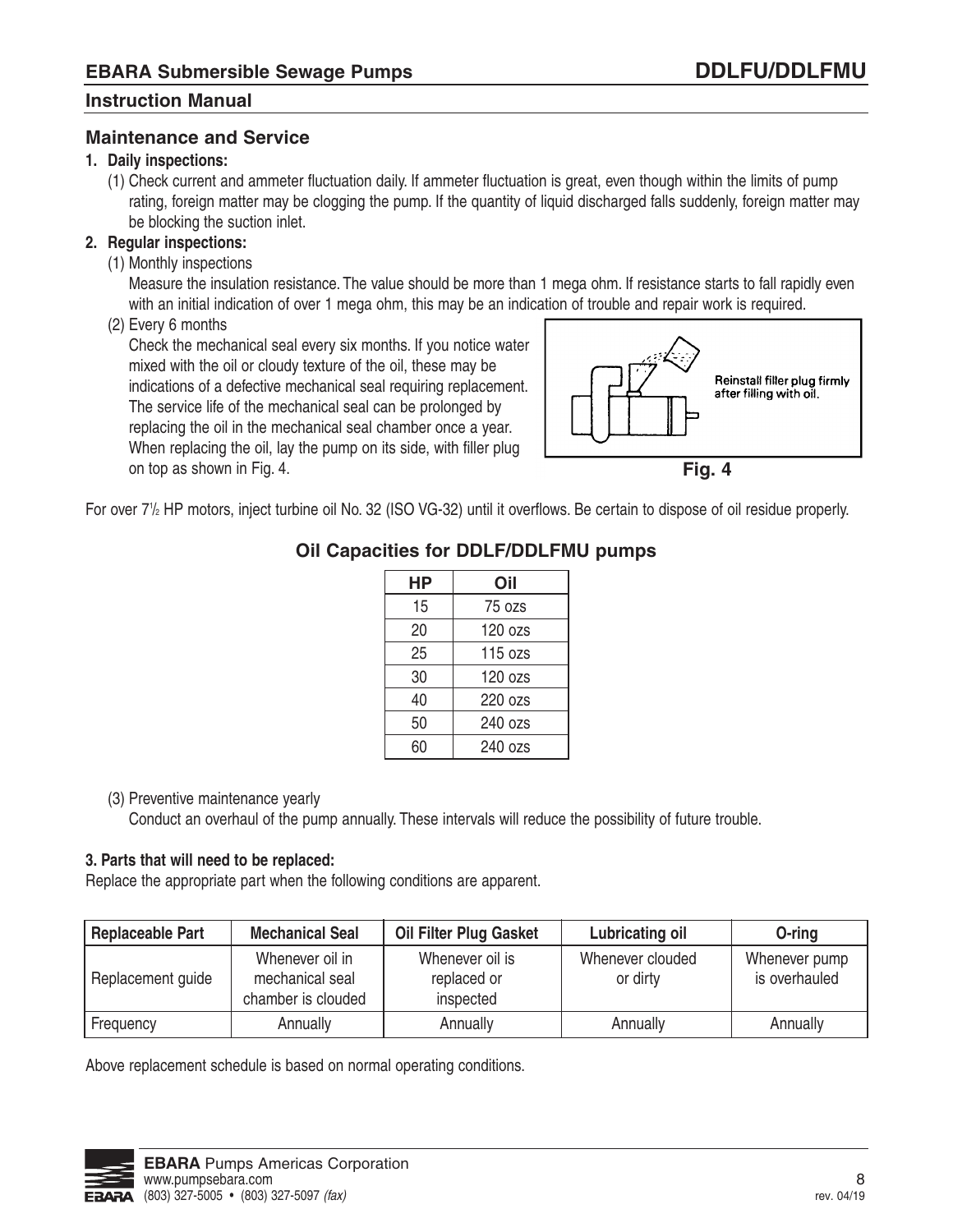# **Troubleshooting**

# **A** CAUTION

All service should be done by factory trained or qualified personnel only.

| <b>Trouble</b>                                       | Cause                                                                                                                                                                                                                                                                                                                                                                                                                                                                                                                                         | Remedy                                                                                                                                                                                                                                                                                                                                                                                                                                                                                              |
|------------------------------------------------------|-----------------------------------------------------------------------------------------------------------------------------------------------------------------------------------------------------------------------------------------------------------------------------------------------------------------------------------------------------------------------------------------------------------------------------------------------------------------------------------------------------------------------------------------------|-----------------------------------------------------------------------------------------------------------------------------------------------------------------------------------------------------------------------------------------------------------------------------------------------------------------------------------------------------------------------------------------------------------------------------------------------------------------------------------------------------|
| Does not start.<br>Starts, but<br>immediately stops. | (1) Power failure<br>(2) Large discrepancy between power source and voltage<br>(3) Significant drop in voltage<br>(4) Motor phase malfunction<br>(5) Electric circuit connection faulty<br>(6) Faulty connection of control circuit<br>(7) Blown fuse<br>(8) Faulty magnetic switch<br>(9) Water is not at level indicated by float<br>(10) Float is not in appropriate level<br>(11) Float defective<br>(12) Short circuit breaker is functioning<br>(13) Foreign matter clogging pump<br>(14) Motor burned out<br>(15) Motor bearing broken | (1)-(3) Contact electric power company; devise counter-measures<br>(4) Inspect connections and magnetic switch<br>(5) Inspect electric circuit<br>(6) Correct wiring<br>(7) Replace with correct type of fuse<br>(8) Replace with correct type of magnetic switch<br>(9) Raise water level<br>(10) Move float to an appropriate starting level<br>(11) Repair or replace<br>(12) Repair location of short circuit<br>(13) Remove foreign matter<br>(14) Repair or replace<br>(15) Repair or replace |
| Operates, but stops<br>after a while.                | (1) Prolonged dry operation has activated motor protector<br>and caused pump to stop<br>(2) High liquid temperature has activated motor protector<br>and caused pump to stop                                                                                                                                                                                                                                                                                                                                                                  | (1) Raise stop water level<br>(2) Lower liquid temperature                                                                                                                                                                                                                                                                                                                                                                                                                                          |
| Does not pump.<br>Inadequate volume.                 | (1) Reverse rotation<br>(2) Significant drop in voltage<br>(3) Operating a 60Hz pump on 50Hz<br>(4) Discharge head is high<br>(5) Large piping loss<br>(6) Low operating water level causes air suction<br>(7) Leaking from discharge piping<br>(8) Clogging of discharge piping<br>(9) Foreign matter in suction inlet<br>(10) Foreign matter clogging pump<br>(11) Worn impeller                                                                                                                                                            | (1) Correct rotation (see Operation 2, (3))<br>(2) Contact electric power company and devise<br>counter-measures<br>(3) Check nameplate<br>(4) Recalculate and adjust<br>(5) Recalculate and adjust<br>(6) Raise water level or lower pump<br>(7) Inspect, repair<br>(8) Remove foreign matter<br>(9) Remove foreign matter<br>(10) Disassemble and remove foreign matter<br>(11) Replace impeller                                                                                                  |
| Over current                                         | (1) Unbalanced current and voltage<br>(2) Significant voltage drop<br>(3) Motor phase malfunction<br>(4) Operating 50HZ pump on 60Hz<br>(5) Reverse rotation<br>(6) Low head; excessive volume of water<br>(7) Foreign matter clogging pump<br>(8) Motor bearing is worn or damaged                                                                                                                                                                                                                                                           | (1) Contact electric power company and devise counter-measure<br>(2) Contact electric power company and devise counter-measure<br>(3) Inspect connections and magnetic switch<br>(4) Check nameplate<br>(5) Correct rotation (see Operation 2)<br>(6) Replace pump with low head pump<br>(7) Disassemble and remove foreign matter<br>(8) Replace bearing                                                                                                                                           |
| Pump vibrates;<br>excessive operating<br>noise.      | (1) Reverse rotation<br>(2) Pump clogged with foreign matter<br>(3) Piping resonates<br>(4) Gate valve is closed too far                                                                                                                                                                                                                                                                                                                                                                                                                      | (1) Correct rotation<br>(2) Disassemble and remove foreign matter<br>(3) Improve piping<br>(4) Open gate valve                                                                                                                                                                                                                                                                                                                                                                                      |

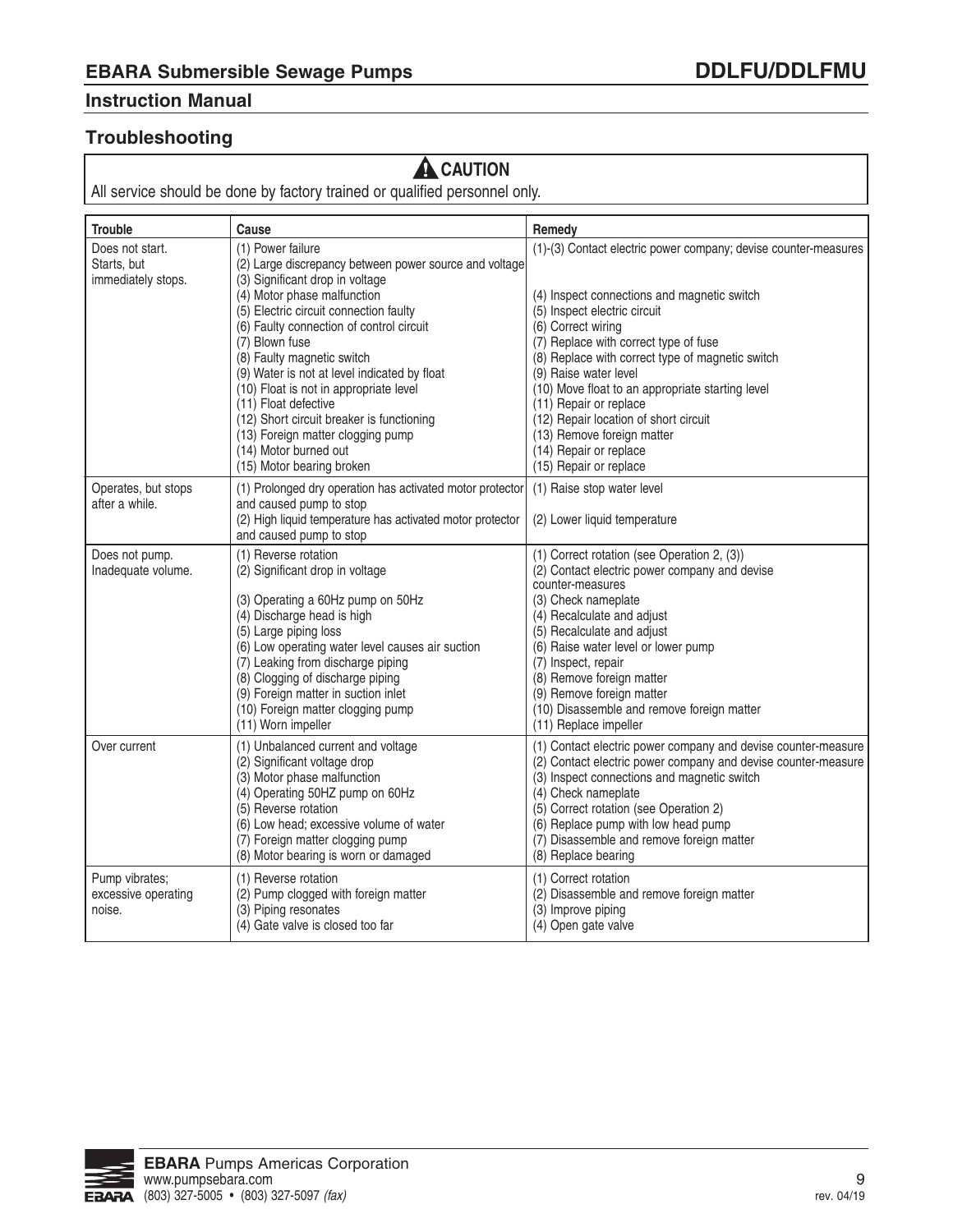### **Sectional View**

**15 to 30HP**



| <b>PART</b><br>NO. | <b>PART NAME</b>           | <b>MATERIAL</b>     | <b>ASTM. AISI</b><br>CODE | NO. FOR<br>1 UNIT | <b>PART</b><br>NO. | <b>PART NAME</b>        | <b>MATERIAL</b>          | <b>ASTM. AISI</b><br>CODE | NO. FOR<br>1 UNIT |
|--------------------|----------------------------|---------------------|---------------------------|-------------------|--------------------|-------------------------|--------------------------|---------------------------|-------------------|
| 001                | CASING                     | <b>CAST IRON</b>    | A48 Class 30              |                   | 120-11             | <b>BOLT</b>             | 304 STAINLESS            | AISI304                   | $\overline{2}$    |
| 005                | <b>INTERMEDIATE CASING</b> | <b>CAST IRON</b>    | A48 Class 30              |                   | 125                | <b>BOLT</b>             | 304 STAINLESS            | AISI304                   |                   |
| <b>+012</b>        | SUCTION COVER              | <b>CAST IRON</b>    | A48 Class 30              |                   | 167                | <b>SUCTION ELBOW</b>    | <b>CAST IRON</b>         | A48 Class 30              |                   |
| 014                | HAND HOLE COVER            | <b>CAST IRON</b>    | A48 Class 30              |                   | 174                | <b>DISCHARGE PIPE</b>   | <b>CAST IRON</b>         | A48 Class 30              |                   |
| +021               | <b>IMPELLER</b>            | <b>CAST IRON</b>    | A48 Class 30              |                   | 193-1              | PLUG                    | <b>STEEL</b>             |                           |                   |
| 039                | <b>KEY</b>                 | 420 STAINLESS       | AISI420                   |                   | 193-2              | PLUG                    | 304 STAINLESS            | AISI304                   |                   |
| $+111$             | <b>MECHANICAL SEAL</b>     |                     |                           | <b>SET</b>        | 193-3              | <b>PLUG</b>             | 304 STAINLESS            | AISI304                   |                   |
| +114               | <b>OIL SEAL</b>            | <b>RUBBER (NBR)</b> |                           |                   | 193-4              | <b>PLUG</b>             | 304 STAINLESS            | AISI304                   |                   |
| $+115-1$           | O-RING                     | <b>RUBBER (NBR)</b> |                           |                   | 193-5              | <b>PLUG</b>             | 304 STAINLESS            | AISI304                   |                   |
| $+115-2$           | O-RING                     | <b>RUBBER (NBR)</b> |                           |                   | 193-6              | <b>PLUG</b>             | 304 STAINLESS            | AISI304                   |                   |
| $+115-3$           | O-RING                     | RUBBER (NBR)        |                           |                   | 200                | <b>LIFTING HANGER</b>   | <b>STEEL</b>             | A283 Grade D              |                   |
| $+115-4$           | O-RING                     | <b>RUBBER (NBR)</b> |                           |                   | 801                | <b>ROTOR</b>            |                          |                           |                   |
| $+115-5$           | O-RING                     | RUBBER (NBR)        |                           |                   | 802                | <b>STATOR</b>           | —                        |                           |                   |
| $+115-6$           | O-RING                     | <b>RUBBER (NBR)</b> |                           |                   | $811 - 1$          | POWER CABLE             | $\overline{\phantom{0}}$ |                           |                   |
| $+115-7$           | O-RING                     | RUBBER (NBR)        |                           |                   | $811 - 2$          | CONTROL CABLE           |                          |                           |                   |
|                    | †115-8   O-RING            | RUBBER (NBR)        |                           |                   | 814                | <b>MOTOR COVER</b>      | <b>CAST IRON</b>         | A48 Class 30              |                   |
| $+117-1$           | <b>GASKET</b>              |                     |                           |                   | $816 - 1$          | <b>BRACKET</b>          | <b>CAST IRON</b>         | A48 Class 30              |                   |
| $+117-2$           | <b>GASKET</b>              |                     |                           |                   | 816-2              | <b>BRACKET</b>          | <b>CAST IRON</b>         | A48 Class 30              |                   |
| $+117-3$           | <b>GASKET</b>              |                     |                           |                   | 817                | <b>BRACKET</b>          | <b>CAST IRON</b>         | A48 Class 30              |                   |
| $+117-4$           | <b>GASKET</b>              |                     |                           |                   | 830                | <b>SHAFT</b>            | 420J2 STAINLESS          | AISI420                   |                   |
| $120 - 1$          | <b>BOLT</b>                | 304 STAINLESS       | <b>AISI304</b>            | $\overline{c}$    | 831                | <b>WATER JACKET</b>     | <b>STEEL</b>             | A283 Grade D              |                   |
| $120 - 2$          | <b>BOLT</b>                | 304 STAINLESS       | AISI304                   | 8                 | 838-1              | WASHER                  | 304 STAINLESS            | AISI304                   |                   |
| $120-3$            | <b>BOLT</b>                | 304 STAINLESS       | AISI304                   | 8                 | 838-2              | <b>WASHER</b>           | 304 STAINLESS            | AISI304                   |                   |
| $120 - 4$          | <b>BOLT</b>                | 304 STAINLESS       | AISI304                   | 8                 | +849-1             | <b>BALL BEARING</b>     |                          |                           |                   |
| $120 - 5$          | <b>BOLT</b>                | 304 STAINLESS       | AISI304                   | $\overline{4}$    | +849-2             | <b>BALL BEARING</b>     | $\qquad \qquad$          |                           |                   |
| $120 - 6$          | <b>BOLT</b>                | 304 STAINLESS       | AISI304                   | 6                 | 876                | <b>MOTOR PROTECTOR</b>  | $\overline{\phantom{0}}$ |                           | 3                 |
| $120 - 7$          | <b>BOLT</b>                | 304 STAINLESS       | <b>AISI304</b>            | 6                 | 909                | <b>LEAKAGE DETECTOR</b> | $\overline{\phantom{0}}$ |                           |                   |
| $120 - 8$          | <b>BOLT</b>                | 304 STAINLESS       | AISI304                   | 3                 | $924 - 1$          | <b>PACKING</b>          | RUBBER (NBR)             |                           |                   |
| $120 - 9$          | <b>BOLT</b>                | 304 STAINLESS       | AISI304                   | 6                 | $924 - 2$          | <b>PACKING</b>          | RUBBER (NBR)             |                           | 1                 |
| 120-10             | <b>BOLT</b>                | 304 STAINLESS       | <b>AISI304</b>            | 6                 |                    |                         |                          |                           |                   |

Motors are purchased as a complete unit †: Recommended spare parts

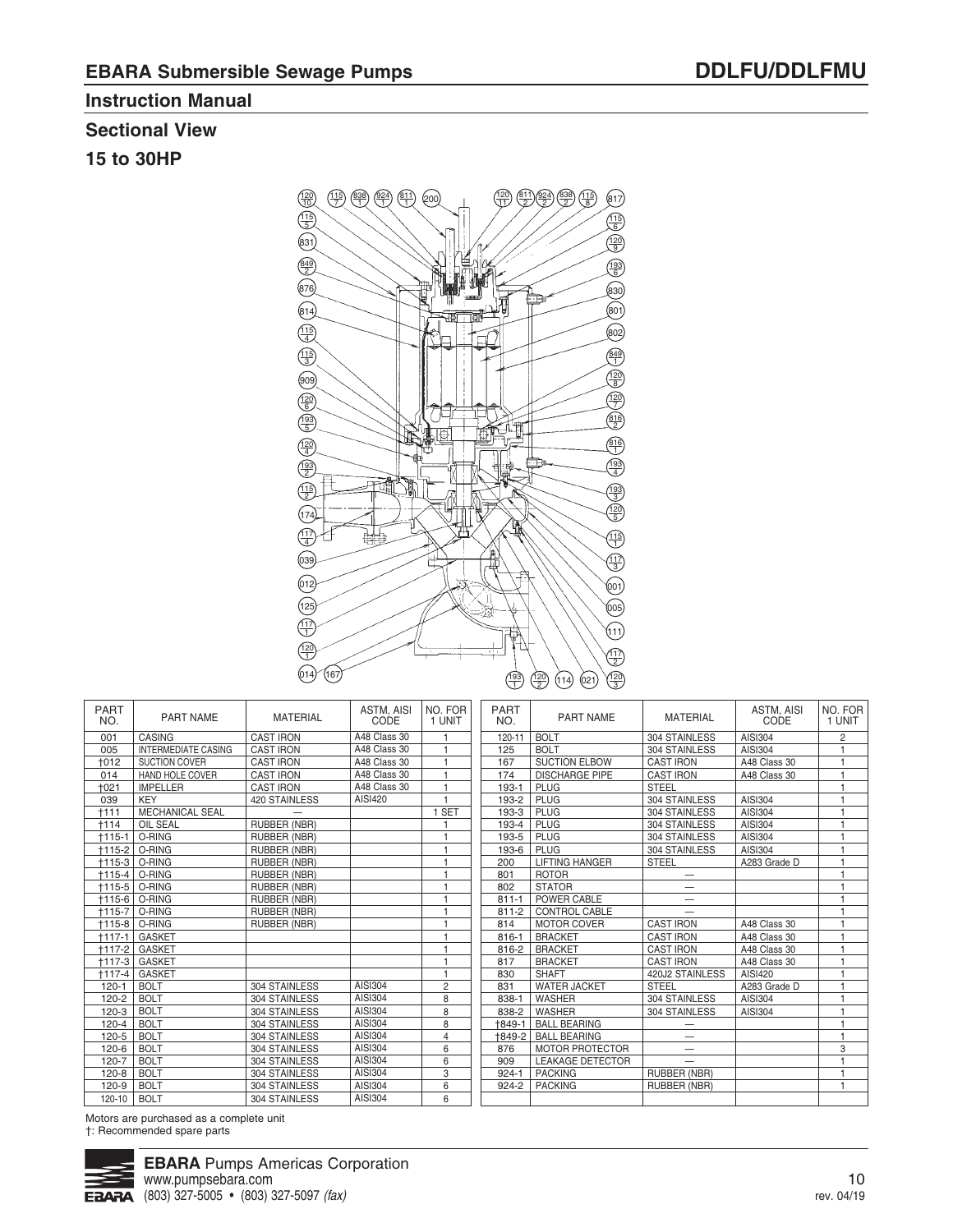# **Sectional View**

**40 to 60HP 150 × 100DDLFU**



| <b>PART</b><br>NO. | <b>PART NAME</b>           | <b>MATERIAL</b>     | ASTM, AISI<br>CODE | NO. FOR<br>1 UNIT | <b>PART</b><br>NO. | <b>PART NAME</b>        | <b>MATERIAL</b>          | ASTM, AISI<br>CODE | NO. FOR<br>1 UNIT |
|--------------------|----------------------------|---------------------|--------------------|-------------------|--------------------|-------------------------|--------------------------|--------------------|-------------------|
| 001                | <b>CASING</b>              | <b>CAST IRON</b>    | A48 Class 30       |                   | 120-10             | <b>BOLT</b>             | 304 STAINLESS            | AISI304            | $\overline{2}$    |
| 005                | <b>INTERMEDIATE CASING</b> | <b>CAST IRON</b>    | A48 Class 30       |                   | 125                | <b>BOLT</b>             | 304 STAINLESS            | <b>AISI304</b>     |                   |
| 014                | <b>HAND HOLE COVER</b>     | <b>CAST IRON</b>    | A48 Class 30       |                   | 167                | <b>SUCTION ELBOW</b>    | <b>CAST IRON</b>         | A48 Class 30       |                   |
| +021               | <b>IMPELLER</b>            | <b>CAST IRON</b>    | A48 Class 30       |                   | 174                | <b>DISCHARGE PIPE</b>   | <b>STEEL</b>             | A283 Grade D       |                   |
| 039                | <b>KEY</b>                 | 420 STAINLESS       | AISI420            |                   | 193-1              | <b>PLUG</b>             | <b>STEEL</b>             |                    | $\overline{4}$    |
| 1080               | <b>BUSHING</b>             | 304 STAINLESS       | <b>AISI304</b>     |                   | 193-2              | <b>PLUG</b>             | 304 STAINLESS            | AISI304            |                   |
| +107               | <b>WEARING RING</b>        | <b>CAST IRON</b>    | A48 Class 30       |                   | 193-3              | <b>PLUG</b>             | 304 STAINLESS            | AISI304            |                   |
| $+111$             | <b>MECHANICAL SEAL</b>     |                     |                    | <b>SET</b>        | 193-4              | <b>PLUG</b>             | 304 STAINLESS            | AISI304            |                   |
| <b>t114</b>        | <b>OIL SEAL</b>            | RUBBER (NBR)        |                    |                   | 193-5              | <b>PLUG</b>             | 304 STAINLESS            | AISI304            |                   |
| $+115-1$           | O-RING                     | RUBBER (NBR)        |                    |                   | 193-6              | <b>PLUG</b>             | 304 STAINLESS            | AISI304            |                   |
| $+115-2$           | O-RING                     | RUBBER (NBR)        |                    |                   | 200                | <b>LIFTING HANGER</b>   | <b>STEEL</b>             | A283 Grade D       |                   |
|                    | †115-3   O-RING            | RUBBER (NBR)        |                    |                   | 801                | <b>ROTOR</b>            |                          |                    |                   |
| †115-4             | O-RING                     | <b>RUBBER (NBR)</b> |                    |                   | 802                | <b>STATOR</b>           |                          |                    | $\overline{1}$    |
| $+115-5$           | O-RING                     | RUBBER (NBR)        |                    |                   | $811 - 1$          | POWER CABLE             | $\overline{\phantom{0}}$ |                    | $\overline{2}$    |
| $+115-6$           | O-RING                     | RUBBER (NBR)        |                    | м                 | $811 - 2$          | <b>CONTROL CABLE</b>    | —                        |                    | $\overline{1}$    |
| $+115-7$           | O-RING                     | <b>RUBBER (NBR)</b> |                    | $\overline{2}$    | 814                | <b>MOTOR COVER</b>      | <b>CAST IRON</b>         | A48 Class 30       |                   |
|                    | †115-8   O-RING            | RUBBER (NBR)        |                    |                   | $816 - 1$          | <b>BRACKET</b>          | <b>CAST IRON</b>         | A48 Class 30       |                   |
| $+115-9$           | O-RING                     | RUBBER (NBR)        |                    |                   | 816-2              | <b>BRACKET</b>          | <b>CAST IRON</b>         | A48 Class 30       |                   |
| $+117-1$           | <b>GASKET</b>              |                     |                    |                   | 817                | <b>BRACKET</b>          | <b>CAST IRON</b>         | A48 Class 30       |                   |
| +117-2             | <b>GASKET</b>              |                     |                    |                   | 830                | <b>SHAFT</b>            | 420J2 STAINLESS          | AISI420            |                   |
| $120 - 1$          | <b>BOLT</b>                | 304 STAINLESS       | AISI304            | $\overline{c}$    | 831                | <b>WATER JACKET</b>     | <b>STEEL</b>             | A283 Grade D       | $\overline{1}$    |
| $120 - 2$          | <b>BOLT</b>                | 304 STAINLESS       | AISI304            | 8                 | 838-1              | <b>WASHER</b>           | 304 STAINLESS            | AISI304            | $\overline{2}$    |
| $120 - 3$          | <b>BOLT</b>                | 304 STAINLESS       | AISI304            | 8                 | 838-2              | <b>WASHER</b>           | 304 STAINLESS            | AISI304            | $\overline{1}$    |
| 120-4              | <b>BOLT</b>                | 304 STAINLESS       | AISI304            | 4                 | <b>+849-1</b>      | <b>BALL BEARING</b>     |                          |                    | <b>SET</b>        |
| $120 - 5$          | <b>BOLT</b>                | 304 STAINLESS       | AISI304            | 6                 | +849-2             | <b>BALL BEARING</b>     | $\qquad \qquad$          |                    | $\mathbf{1}$      |
| $120 - 6$          | <b>BOLT</b>                | 304 STAINLESS       | AISI304            | 6                 | 876                | <b>MOTOR PROTECTOR</b>  | $\qquad \qquad$          |                    | 3                 |
| $120 - 7$          | <b>BOLT</b>                | 304 STAINLESS       | AISI304            | $\sqrt{3}$        | 909                | <b>LEAKAGE DETECTOR</b> |                          |                    | $\overline{1}$    |
| $120 - 8$          | <b>BOLT</b>                | 304 STAINLESS       | AISI304            | 8                 | $924 - 1$          | <b>PACKING</b>          | <b>RUBBER (NBR)</b>      |                    | $\overline{c}$    |
| $120 - 9$          | <b>BOLT</b>                | 304 STAINLESS       | AISI304            | 8                 | 924-2              | <b>PACKING</b>          | <b>RUBBER (NBR)</b>      |                    | $\mathbf{1}$      |

Motors are purchased as a complete unit †: Recommended spare parts

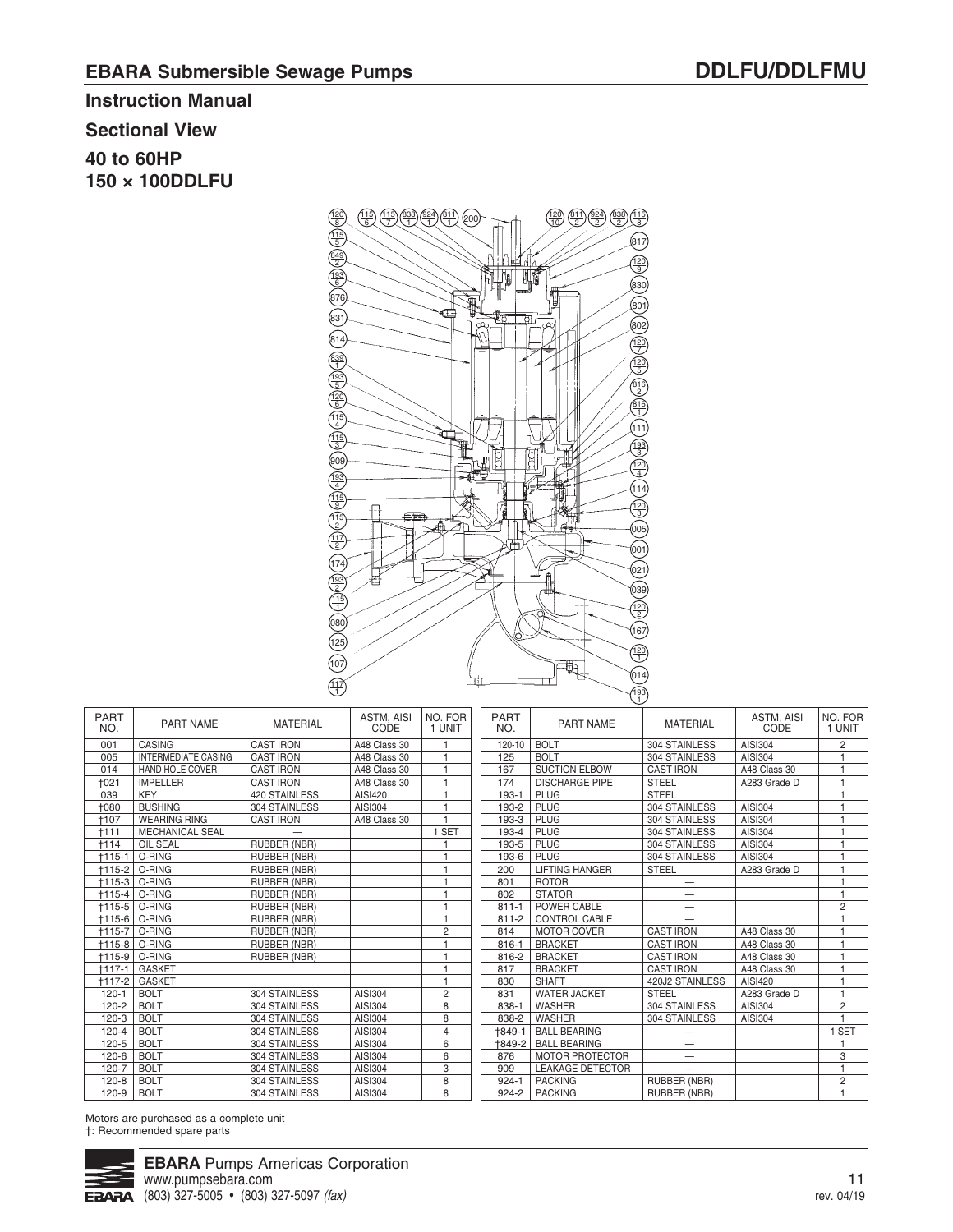# **Sectional View**

**40 to 60HP 200 × 150DDLFU 200 × 200DDLFU**



| <b>PART</b><br>NO. | <b>PART NAME</b>           | <b>MATERIAL</b>      | ASTM, AISI<br>CODE | NO. FOR<br>1 UNIT | <b>PART</b><br>NO. | <b>PART NAME</b>        | <b>MATERIAL</b>          | <b>ASTM. AISI</b><br>CODE | NO. FOR<br>1 UNIT |
|--------------------|----------------------------|----------------------|--------------------|-------------------|--------------------|-------------------------|--------------------------|---------------------------|-------------------|
| 001                | <b>CASING</b>              | <b>CAST IRON</b>     | A48 Class 30       |                   | 120-10             | <b>BOLT</b>             | 304 STAINLESS            | AISI304                   | 8                 |
| 005                | <b>INTERMEDIATE CASING</b> | <b>CAST IRON</b>     | A48 Class 30       |                   | 120-11             | <b>BOLT</b>             | 304 STAINLESS            | AISI304                   | $\overline{2}$    |
| 014                | <b>HAND HOLE COVER</b>     | <b>CAST IRON</b>     | A48 Class 30       |                   | 125                | <b>BOLT</b>             | 304 STAINLESS            | AISI304                   |                   |
| 1021               | <b>IMPELLER</b>            | <b>CAST IRON</b>     | A48 Class 30       |                   | 167                | <b>SUCTION ELBOW</b>    | <b>CAST IRON</b>         | A48 Class 30              |                   |
| 039                | <b>KEY</b>                 | <b>420 STAINLESS</b> | AISI420            |                   | 174                | <b>DISCHARGE PIPE</b>   | <b>STEEL</b>             | A283 Grade D              |                   |
| +072               | <b>UPPER CASE RING</b>     | <b>CAST IRON</b>     | A48 Class 30       |                   | 193-1              | <b>PLUG</b>             | <b>STEEL</b>             |                           |                   |
| +107               | <b>LOWER CASE RING</b>     | 304 STAINLESS        | AISI304            |                   | 193-2              | PLUG                    | 304 STAINLESS            | AISI304                   |                   |
| $+111$             | <b>MECHANICAL SEAL</b>     |                      |                    | <b>SET</b>        | 193-3              | <b>PLUG</b>             | 304 STAINLESS            | AISI304                   |                   |
| +114               | <b>OIL SEAL</b>            | <b>RUBBER (NBR)</b>  |                    |                   | 193-4              | <b>PLUG</b>             | 304 STAINLESS            | AISI304                   |                   |
| $+115-1$           | O-RING                     | <b>RUBBER (NBR)</b>  |                    |                   | 193-5              | <b>PLUG</b>             | 304 STAINLESS            | AISI304                   |                   |
| $+115-2$           | O-RING                     | RUBBER (NBR)         |                    |                   | 200                | <b>LIFTING HANGER</b>   | <b>STEEL</b>             | A283 Grade D              |                   |
| $+115-3$           | O-RING                     | RUBBER (NBR)         |                    |                   | 801                | <b>ROTOR</b>            |                          |                           |                   |
| $+115-4$           | O-RING                     | <b>RUBBER (NBR)</b>  |                    |                   | 802                | <b>STATOR</b>           |                          |                           |                   |
| +115-5             | O-RING                     | RUBBER (NBR)         |                    |                   | $811 - 1$          | POWER CABLE             | —                        |                           | 2                 |
| $+115-6$           | O-RING                     | <b>RUBBER (NBR)</b>  |                    |                   | $811 - 2$          | <b>CONTROL CABLE</b>    |                          |                           |                   |
| $+115-7$           | O-RING                     | RUBBER (NBR)         |                    |                   | 814                | <b>MOTOR COVER</b>      | <b>CAST IRON</b>         | A48 Class 30              |                   |
| $+115-8$           | O-RING                     | RUBBER (NBR)         |                    | $\overline{c}$    | $816 - 1$          | <b>BRACKET</b>          | <b>CAST IRON</b>         | A48 Class 30              |                   |
| +115-9             | O-RING                     | RUBBER (NBR)         |                    |                   | 816-2              | <b>BRACKET</b>          | <b>CAST IRON</b>         | A48 Class 30              |                   |
| $+117-1$           | <b>GASKET</b>              |                      |                    |                   | 817                | <b>BRACKET</b>          | <b>CAST IRON</b>         | A48 Class 30              |                   |
| $+117-2$           | <b>GASKET</b>              |                      |                    |                   | 830                | <b>SHAFT</b>            | 420J2 STAINLESS          | AISI420                   |                   |
| $120 - 1$          | <b>BOLT</b>                | 304 STAINLESS        | AISI304            | $\overline{c}$    | 831                | <b>WATER JACKET</b>     | <b>STEEL</b>             | A283 Grade D              |                   |
| $120 - 2$          | <b>BOLT</b>                | 304 STAINLESS        | AISI304            | 12                | 838-1              | <b>WASHER</b>           | 304 STAINLESS            | AISI304                   | $\overline{2}$    |
| $120-3$            | <b>BOLT</b>                | 304 STAINLESS        | AISI304            | 4                 | 838-2              | <b>WASHER</b>           | 304 STAINLESS            | AISI304                   |                   |
| $120 - 4$          | <b>BOLT</b>                | 304 STAINLESS        | AISI304            | 8                 | +849-1             | <b>BALL BEARING</b>     |                          |                           | 1 SET             |
| $120 - 5$          | <b>BOLT</b>                | 304 STAINLESS        | AISI304            | $\overline{4}$    | +849-2             | <b>BALL BEARING</b>     | $\overline{\phantom{0}}$ |                           |                   |
| $120 - 6$          | <b>BOLT</b>                | 304 STAINLESS        | AISI304            | 8                 | 876                | <b>MOTOR PROTECTOR</b>  | $\qquad \qquad$          |                           | 3                 |
| $120 - 7$          | <b>BOLT</b>                | 304 STAINLESS        | AISI304            | 8                 | 909                | <b>LEAKAGE DETECTOR</b> | $\overline{\phantom{0}}$ |                           | $\overline{1}$    |
| $120 - 8$          | <b>BOLT</b>                | 304 STAINLESS        | AISI304            | $\overline{4}$    | $924 - 1$          | <b>PACKING</b>          | RUBBER (NBR)             |                           | $\overline{2}$    |
| $120 - 9$          | <b>BOLT</b>                | 304 STAINLESS        | AISI304            | 6                 | $924 - 2$          | <b>PACKING</b>          | RUBBER (NBR)             |                           |                   |

Motors are purchased as a complete unit

†: Recommended spare parts

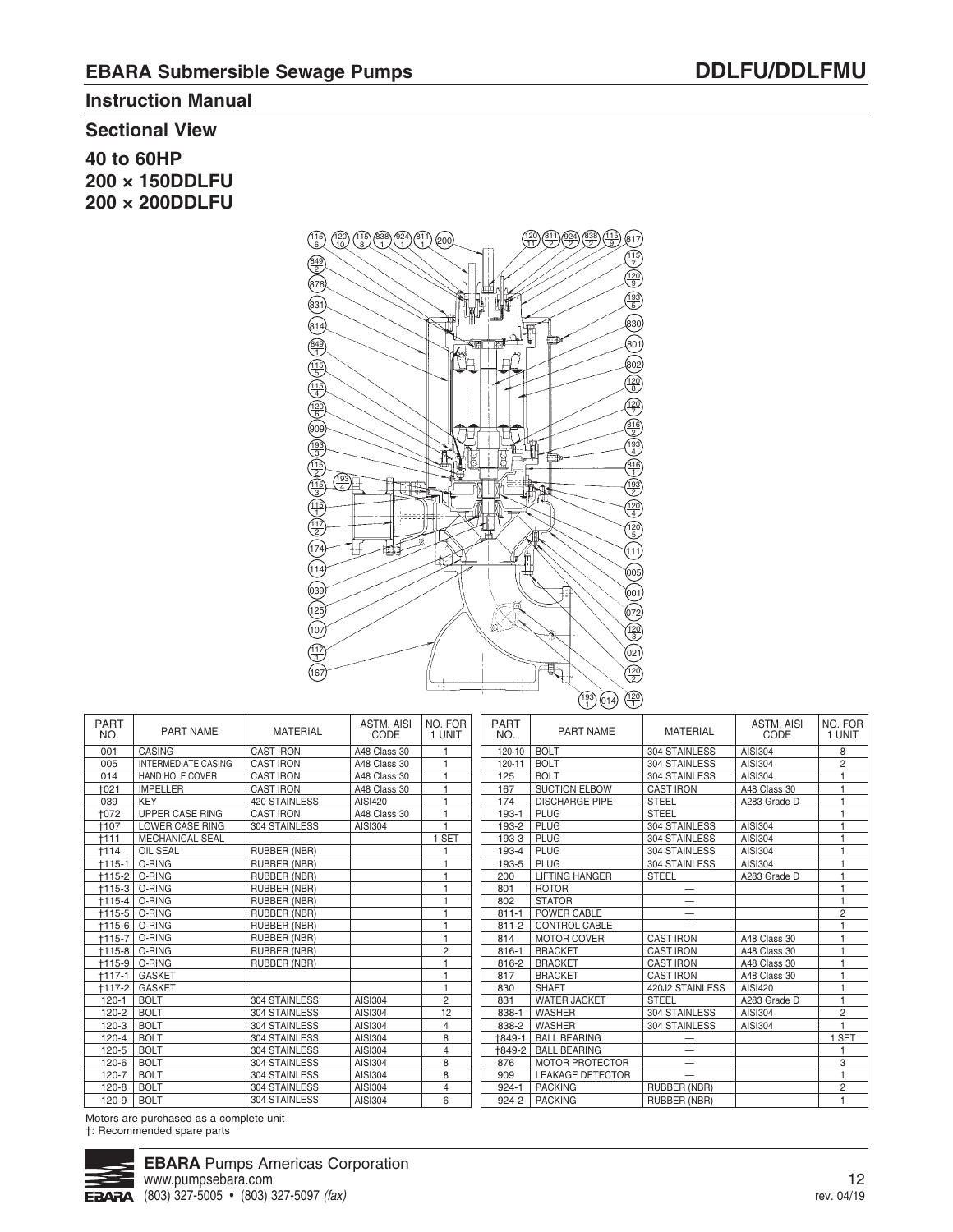ASTM, AISI CODE AISI304 AISI304 A283 Grade D A283 Grade D AISI304 AISI304 AISI304 AISI304 A283 Grade D

A48 Class 30 A48 Class 30 A48 Class 30 A48 Class 30 AISI420 A283 Grade D AISI304 AISI304

# **Instruction Manual**

#### **Sectional View**

**40 to 60HP 250 × 250DDLFU 300 × 300DDLFU** 



| <b>PART NAME</b>           | <b>MATERIAL</b>      | ASTM, AISI<br>CODE | NO. FOR<br>1 UNIT | <b>PART</b><br>NO. | <b>PART NAME</b>        | <b>MATERIAL</b>  |
|----------------------------|----------------------|--------------------|-------------------|--------------------|-------------------------|------------------|
| CASING                     | <b>CAST IRON</b>     | A48 Class 30       |                   | 120-10             | <b>BOLT</b>             | 304 STAINLESS    |
| <b>INTERMEDIATE CASING</b> | <b>CAST IRON</b>     | A48 Class 30       | 1                 | 125                | <b>BOLT</b>             | 304 STAINLESS    |
| <b>IMPELLER</b>            | <b>CAST IRON</b>     | A48 Class 30       |                   | 167                | <b>SUCTION ELBOW</b>    | <b>STEEL</b>     |
| <b>KEY</b>                 | <b>420 STAINLESS</b> | AISI420            | 1                 | 174                | <b>DISCHARGE PIPE</b>   | <b>STEEL</b>     |
| <b>UPPER CASE RING</b>     | <b>CAST IRON</b>     | A48 Class 30       |                   | 193-1              | <b>PLUG</b>             | 304 STAINLESS    |
| <b>LOWER CASE RING</b>     | 304 STAINLESS        | AISI304            |                   | 193-2              | <b>PLUG</b>             | 304 STAINLESS    |
| <b>MECHANICAL SEAL</b>     |                      |                    | 1 SET             | 193-3              | <b>PLUG</b>             | 304 STAINLESS    |
| OIL SEAL                   | RUBBER (NBR)         |                    |                   | 193-4              | <b>PLUG</b>             | 304 STAINLESS    |
| O-RING                     | RUBBER (NBR)         |                    | 1                 | 200                | <b>LIFTING HANGER</b>   | <b>STEEL</b>     |
| O-RING<br>$+115-2$         | RUBBER (NBR)         |                    |                   | 801                | <b>ROTOR</b>            | —                |
| O-RING<br>$+115-3$         | RUBBER (NBR)         |                    |                   | 802                | <b>STATOR</b>           |                  |
| O-RING<br>$+115-4$         | <b>RUBBER (NBR)</b>  |                    |                   | $811 - 1$          | POWER CABLE             |                  |
| O-RING<br>$+115-5$         | RUBBER (NBR)         |                    | 1                 | $811 - 2$          | <b>CONTROL CABLE</b>    |                  |
| O-RING<br>$+115-6$         | RUBBER (NBR)         |                    |                   | 814                | <b>MOTOR COVER</b>      | <b>CAST IRON</b> |
| $+115-7$<br>O-RING         | RUBBER (NBR)         |                    | 1                 | $816 - 1$          | <b>BRACKET</b>          | <b>CAST IRON</b> |
| O-RING<br>$+115-8$         | RUBBER (NBR)         |                    | $\overline{c}$    | 816-2              | <b>BRACKET</b>          | <b>CAST IRON</b> |
| O-RING<br>$+115-9$         | <b>RUBBER (NBR)</b>  |                    | 1                 | 817                | <b>BRACKET</b>          | <b>CAST IRON</b> |
| <b>GASKET</b>              |                      |                    |                   | 830                | <b>SHAFT</b>            | 420J2 STAINLES   |
| <b>GASKET</b>              |                      |                    | 1                 | 831                | <b>WATER JACKET</b>     | <b>STEEL</b>     |
| <b>BOLT</b>                | 304 STAINLESS        | AISI304            | 12                | 838-1              | <b>WASHER</b>           | 304 STAINLESS    |
| <b>BOLT</b>                | 304 STAINLESS        | <b>AISI304</b>     | 4                 | 838-2              | <b>WASHER</b>           | 304 STAINLESS    |
| <b>BOLT</b>                | 304 STAINLESS        | AISI304            | 8                 | +849-1             | <b>BALL BEARING</b>     |                  |
| <b>BOLT</b>                | 304 STAINLESS        | AISI304            | 4                 | 1849-2             | <b>BALL BEARING</b>     |                  |
| <b>BOLT</b>                | 304 STAINLESS        | AISI304            | 8                 | 876                | <b>MOTOR PROTECTOR</b>  |                  |
| <b>BOLT</b>                | 304 STAINLESS        | AISI304            | $\overline{4}$    | 909                | <b>LEAKAGE DETECTOR</b> |                  |
| <b>BOLT</b>                | 304 STAINLESS        | AISI304            | 8                 | $924 - 1$          | <b>PACKING</b>          | RUBBER (NBR)     |
| <b>BOLT</b>                | 304 STAINLESS        | AISI304            | 6                 | 924-2              | <b>PACKING</b>          | RUBBER (NBR)     |
| <b>BOLT</b>                | 304 STAINLESS        | AISI304            | 8                 |                    |                         |                  |
|                            |                      |                    |                   |                    |                         |                  |

Motors are purchased as a complete unit †: Recommended spare parts

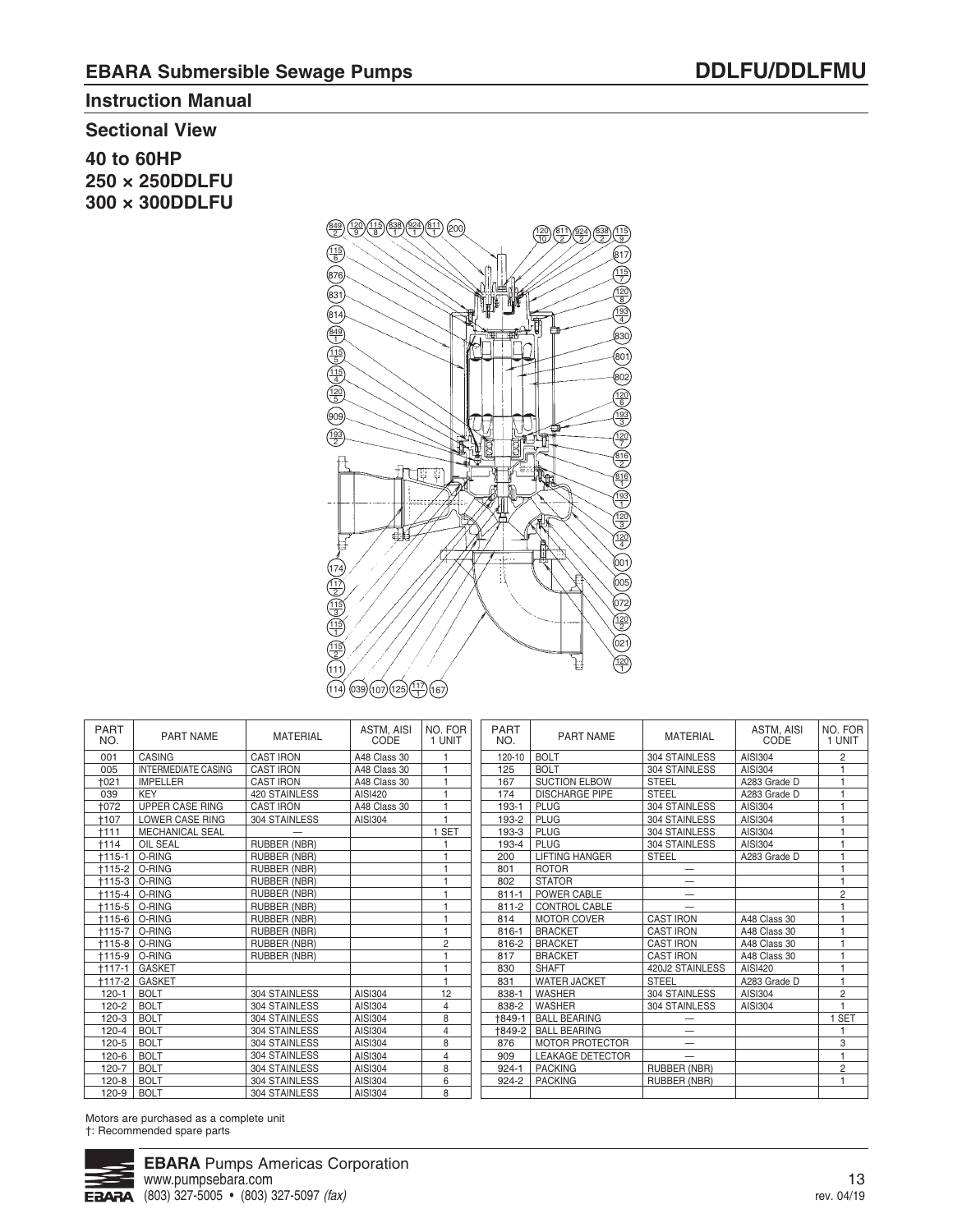### **Maintenance and Service**

### **6. Disassembly and Assembly:**

# **A** CAUTION

All service should be done by factory trained or qualified personnel only. Be sure to cut off power source before beginning disassembly.

 Please contact the following for assistance: Ebara Pumps Americas Corporation Customer Service Manager 1651 Cedar Line Drive Rock Hill, South Carolina 29730

### **Thermal Protection**

The motor shall be equipped with a protector such as automatic cut-off device and thermal protector. The motors described below shall incorporate Miniature Thermal Protectors (MTP) which are embedded in the windings.

When temperature of the winding raises and reaches the MTP acting point, the motor protection circuit is activated to protect motor from over heat.

#### **1. Applicable model**

Model: DGFU, DLFU, DVFU, DDLFU

#### **2. MTP Specifications:**

Acting Temperature 140±5 C (284±9 F) Re-setting Temperature 85±10 C (185±18 F) Capacity of Contact

Model **KLIXON 9700K-66-215** Type of Contact **b** (Normal-contact Acting-open)

| Voltage (V)  | <b>DC 24</b> |    | AC 115   AC 230   AC 460 |  |
|--------------|--------------|----|--------------------------|--|
| Amperage (A) | 18           | 18 |                          |  |

**MTP** 

STATOR WINDINGS

#### **3. Installation:**

MTP shall be embedded in the stator windings as shown at right –

#### **4. Construction:**

Construction of the MTP is as shown below:



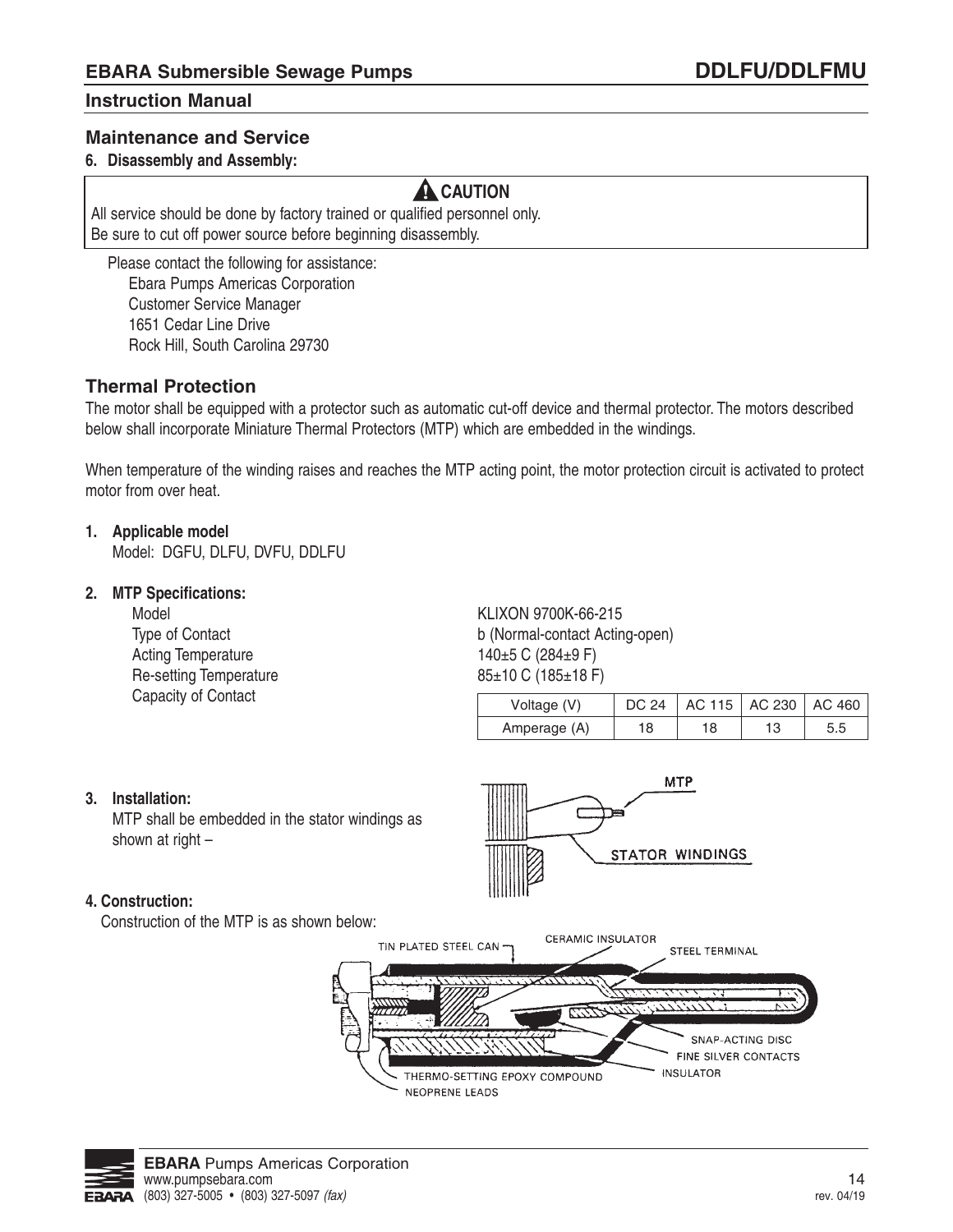### **Leakage Detector**

## **1. Construction:**

 Each switch has a magnet-containing float which senses the liquid level and magnetically actuates a dry reed switch encapsulated within a stem. The switch opens on rise of liquid.

### **2. Specifications**

• Apply to 2 to 30HP



| <b>Breaking Capacity</b> | : AC50VA, DC50W  |
|--------------------------|------------------|
| Max. Breaking Current    | : AC0.5A, DC0.5A |
| Max. Operating Voltage   | : AC300V, DC300V |

• Apply to 40 to 60HP



| <b>Breaking Capacity</b> | : AC12VA, DC10W  |
|--------------------------|------------------|
| Max. Breaking Current    | : AC0.6A, DC0.5A |
| Max. Operating Voltage   | : AC200V, DC200V |

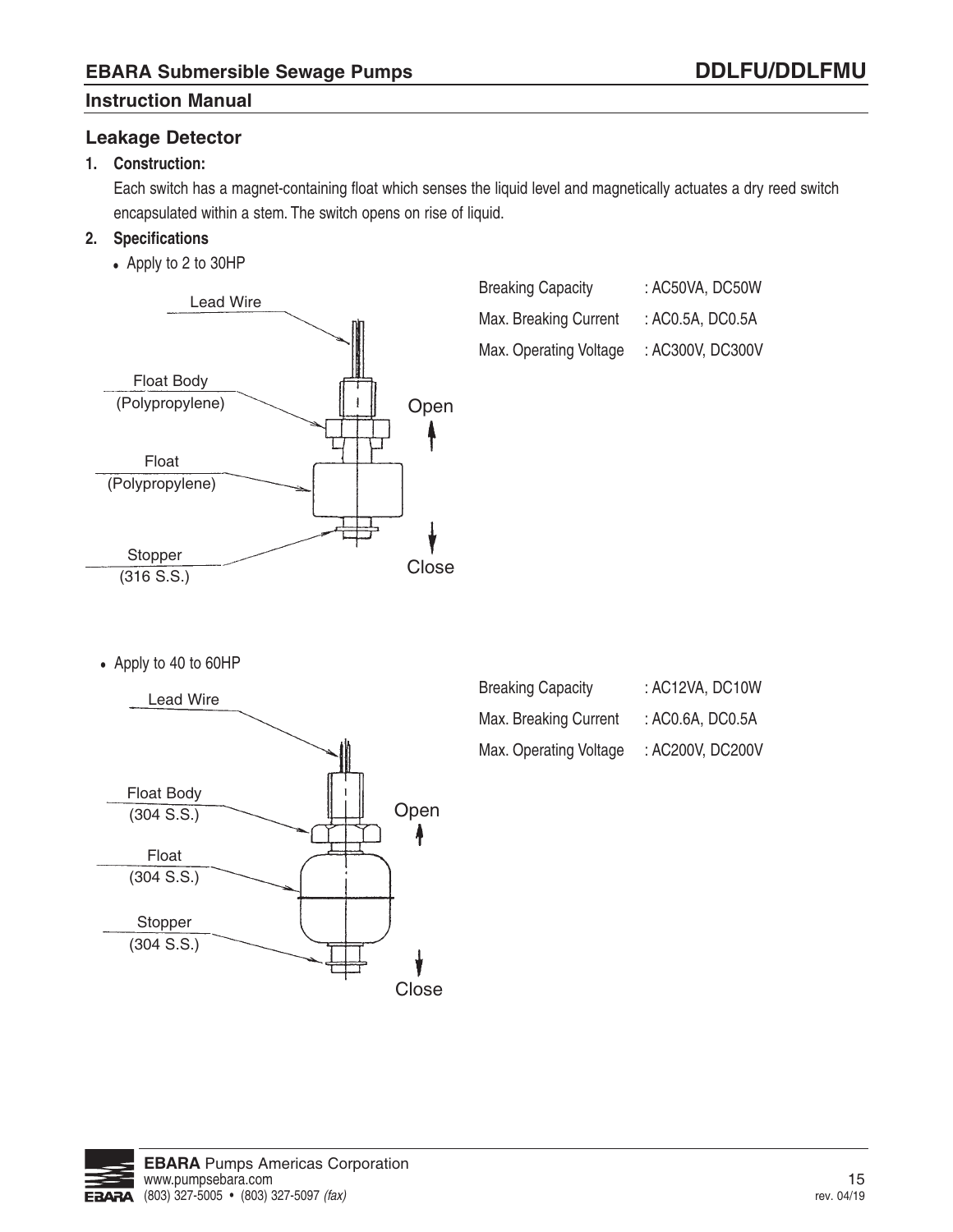## **Limited Warranty**

### **1. All specifications subject to change without notice**

### **2. Limited warranty:**

 EPAC warrants for a period of twelve months from the date of initial startup or eighteen months from the date of shipment, whichever shall first occur (the "Warranty Period") the EPAC Products to be delivered hereunder against defects in material and workmanship, under normal use and service when installed, used and maintained in accordance with instructions supplied by EPAC. This is EPAC's sole and exclusive warranty. It applies only to EPAC Products and specifically excludes Other Equipment, whether or not such Other Equipment is included in EPAC's scope of supply here under. Such Other Equipment is warranted only by its manufacturer. If such a defect appears in EPAC Products within the Warranty Period and Purchaser has given EPAC immediate written notice of same, EPAC will either repair the part, or at its option replace the part, by shipping a similar part F.O.B. EPAC's shipping point, or at its option refund an equitable portion of the purchase price. EPAC may require the return of the defective part, transportation prepaid, to establish the claim. All costs of removal, reinstallation, field labor and transportation shall be borne by the Purchaser. No allowance will be made for repairs without EPAC's written consent or approval, and the Warranty Period shall not be suspended upon stopping operation for warranty repairs, nor recommence upon completion of the warranty repairs, but shall run continuously from commencement until normal expiration. Repair parts shall carry no greater warranty than the remaining balance of the underlying EPAC Product into which they may be installed, expiring at the same time as said underlying warranty.

 Any descriptions of the EPAC Products or Other Equipment, any specifications, and any samples, models, bulletins, or similar material used in connection with this sale are for the sole purpose of identifying the said Equipment and are not to be construed as express or implied warranties. Unless during the warranty period all repairs or replacements or parts or components for EPAC Products are with EPAC-approved parts or components, and all warranty service is performed by EPAC or its authorized distributor or representative, the warranty responsibility of EPAC shall immediately terminate.

 EPAC MAKES NO OTHER WARRANTY OF ANY KIND WHATSOEVER, EXPRESS OR IMPLIED; AND ALL WARRANTIES OF MERCHANTABILITY AND FITNESS FOR A PARTICULAR PURPOSE ARE HEREBY DISCLAIMED BY EPAC AND EXCLUDED FROM THESE CONDITIONS. The Purchaser's sole and exclusive remedy, whether upon warranty, contract or tort, including negligence, will be to proceed under this warranty. All liability of EPAC shall terminate no later than the expiration of the Warranty Period.